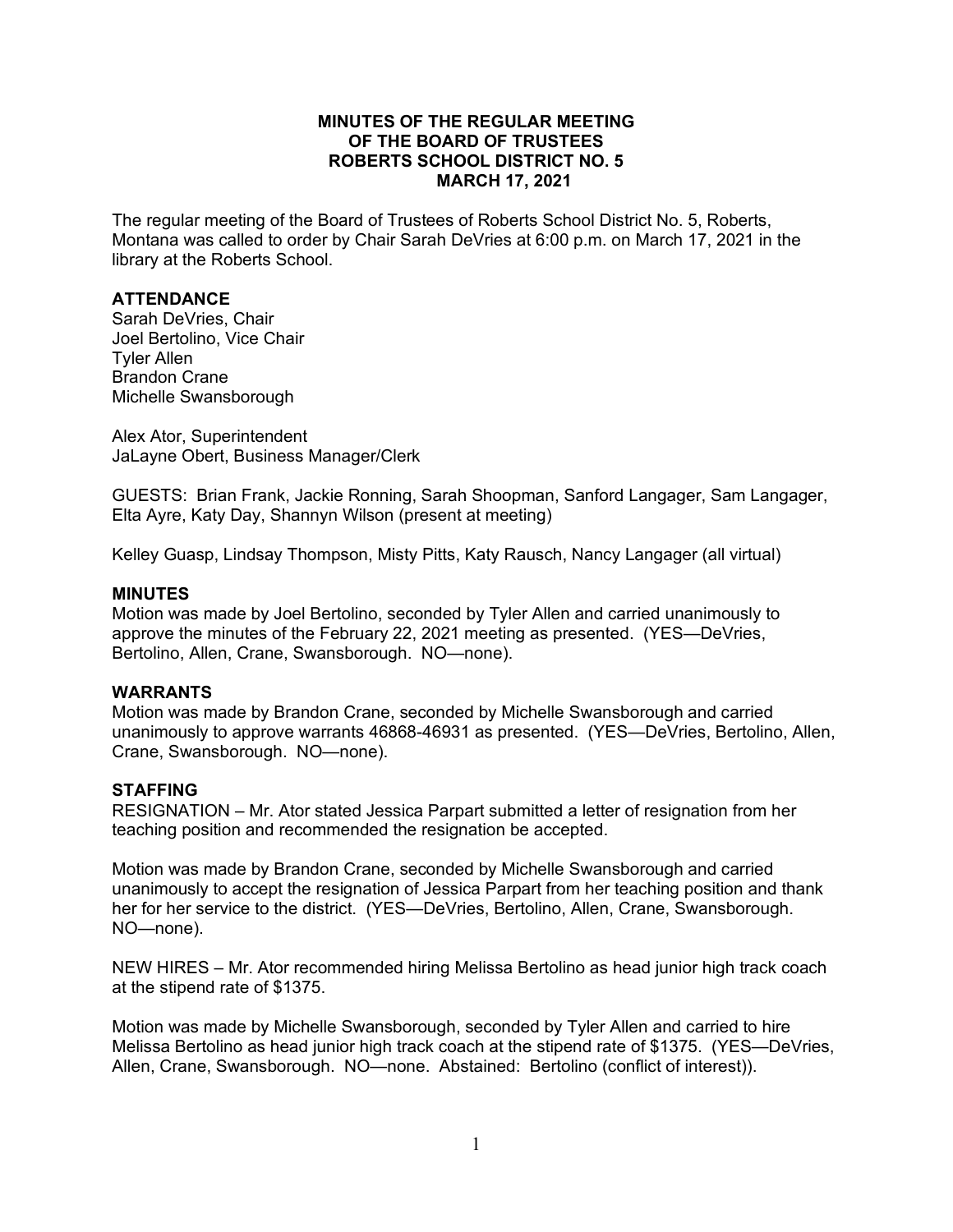ADDITIONAL STAFFING 2021-2022 – Mr. Ator stated for next year, he would like to utilize Covid funding to keep the elementary grades separate and add an additional .5 special education teacher and .5 elementary teacher. He stated if there were no objections he would begin advertising for the position.

No objections were voiced.

### **NEW BUSINESS**

BATHROOM PLUMBING BID – Mr. Ator stated he is bringing the bathroom plumbing bid up as informational only as he is waiting on a bid from the sewer company but it will be a big project to replace some of the sewer lines that seem to be causing the problem with the toilets clogging. He stated we also have some repairs that need to be made in the old gym locker rooms but that may have to wait until we can address this bigger problem.

#### **POLICY UPDATES AND REVIEW**

COVID POLICY REVIEW – Mr. Ator stated the Board has received a significant amount of information on best practices relative to Covid-19. He stated staff who wanted to will be fully vaccinated by the next board meeting and asked that the discussion of removing the mask mandate be delayed by one month. He asked the board to remember these are the people who have come to work all year for the students.

Motion was made by Tyler Allen and seconded by Joel Bertolino to amend Policy 1905 – Covid-19 Emergency Measures to remove the following wording on page 2 of 5:

#### *Masks as Personal Protective Equipment*

*The School District requires all staff and students to wear cotton-based masks to protect colleagues and peers while present in any school building. The School District will provide masks to students and staff and expect that the masks be washed on a regular basis to ensure maximum protection. The Board of Trustees' decision to require and provide masks is based on a review of the circumstances in the community and consultation with local health officials on issues including but not limited to the possibility of exposure and availability of masks.*

Mr. Bertolino stated he would like to hear how others feel, especially the teachers.

Mrs. Swansborough stated she feels we need to wait until everyone has had a chance to be vaccinated before lifting the mask requirement.

Brian Frank stated he visited with every certified staff member and speaking for them, the mask requirement should remain until staff have had the opportunity to have both vaccinations plus two weeks. He added three who were indifferent did note we haven't had any major illnesses this year. He stated this is our work place and we like to be on the side of safety for the students.

Sanford Langager asked where the language that is being considered came from.

Mr. Ator stated it is board policy as recommended by the MTSBA. He stated the governor's order on lifting the mask mandate was that schools should follow the recommendations of the CDC, one of which is masking.

Tyler Allen stated other schools have gone to a policy of personal choice.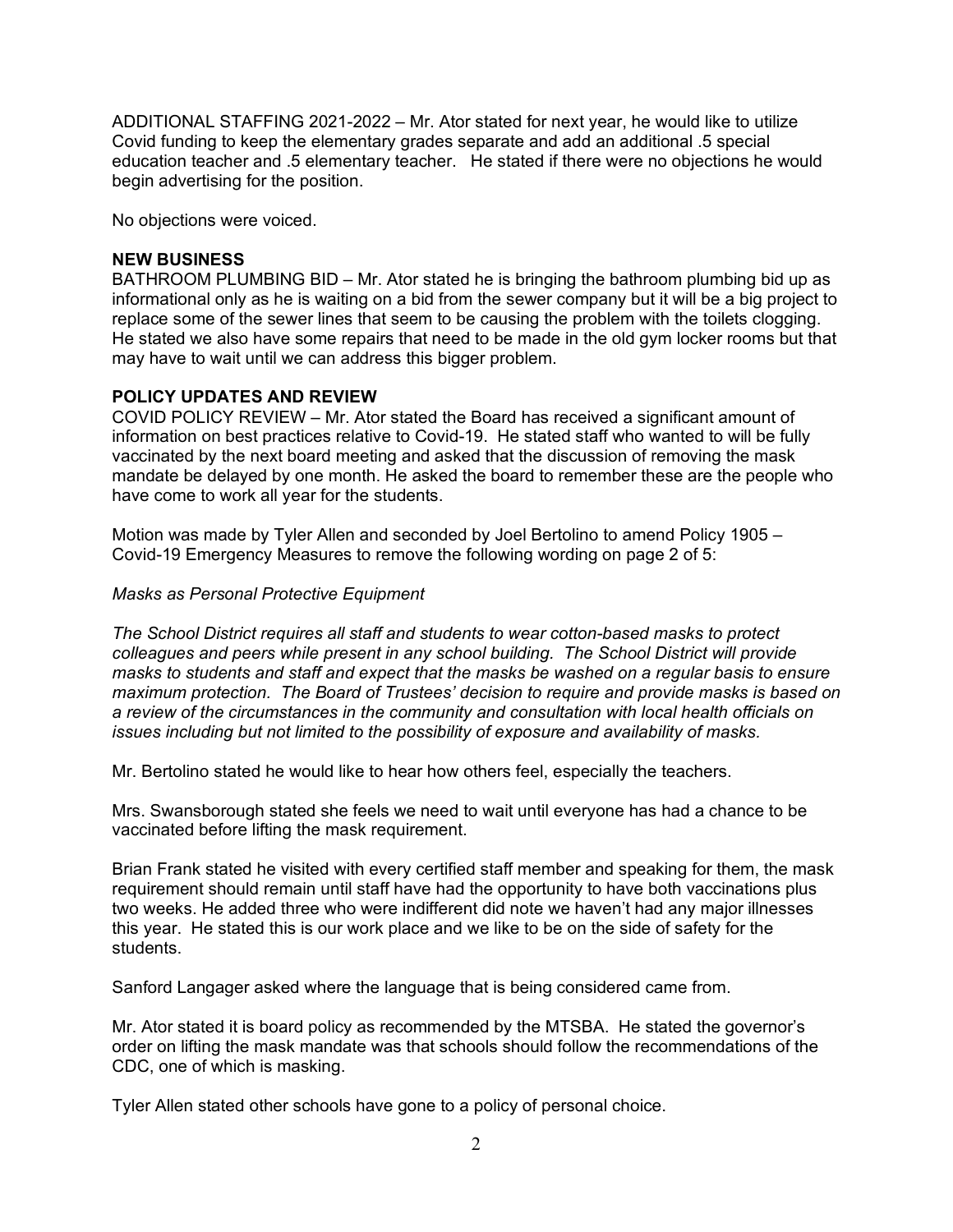Sanford Langager referred to an article written by Dr. James Evans that speaks of being tired of having freedoms taken away because of fear. He added he feels wearing a mask should be a choice.

Elta Ayre stated she is a nurse and has been working with the County Health department in getting people vaccinated. She stated she doesn't think it's asking too much to wait until everyone has had the chance to be vaccinated plus two weeks.

Tyler Allen asked what the risk is to the students.

Mrs. Ayre stated there could be an outbreak and the school would be shut down.

Mrs. Swansborough stated she wants what is best for the students but they actually aren't the population that is at risk, the teachers are, and they are asking us to wait. She added she feels it would be negligent to not grant their request.

Katy Day stated children don't know how to mask correctly so she hopes people will get their vaccinations.

Brian Frank stated of the staff, about half of them wanted to continue masking until the end of the school year.

Jackie Ronning stated this is not just about the students getting sick, it is about the community and keeping the students in activities. She added she doesn't want to see these kids lose another thing.

Mr. Crane stated the teachers have done a lot this year and we should honor their request.

Mr. Bertolino stated the right thing to do is to honor the request by the teachers and help keep things like prom, graduation, and activities going.

Ms. DeVries called for a vote on the motion.

Motion was voted on and failed. (YES—Allen. NO—DeVries, Bertolino, Crane, Swansborough).

Motion was made by Joel Bertolino, seconded by Tyler Allen and carried unanimously to direct the superintendent to include this item on the agenda for April. (YES—DeVries, Bertolino, Allen, Crane, Swansborough. NO—no).

#### **TEACHER REPORT**

Katy Rausch gave the teacher report for the month.

Miss Rausch reported she teaches first grade and has four students in her class. She stated the student have been working on a word wall and will continue that through the grades. She added they are also working on digital and analog clocks and spelling.

Miss Rausch stated she has done quite a bit of professional development this year and is appreciative of the opportunity.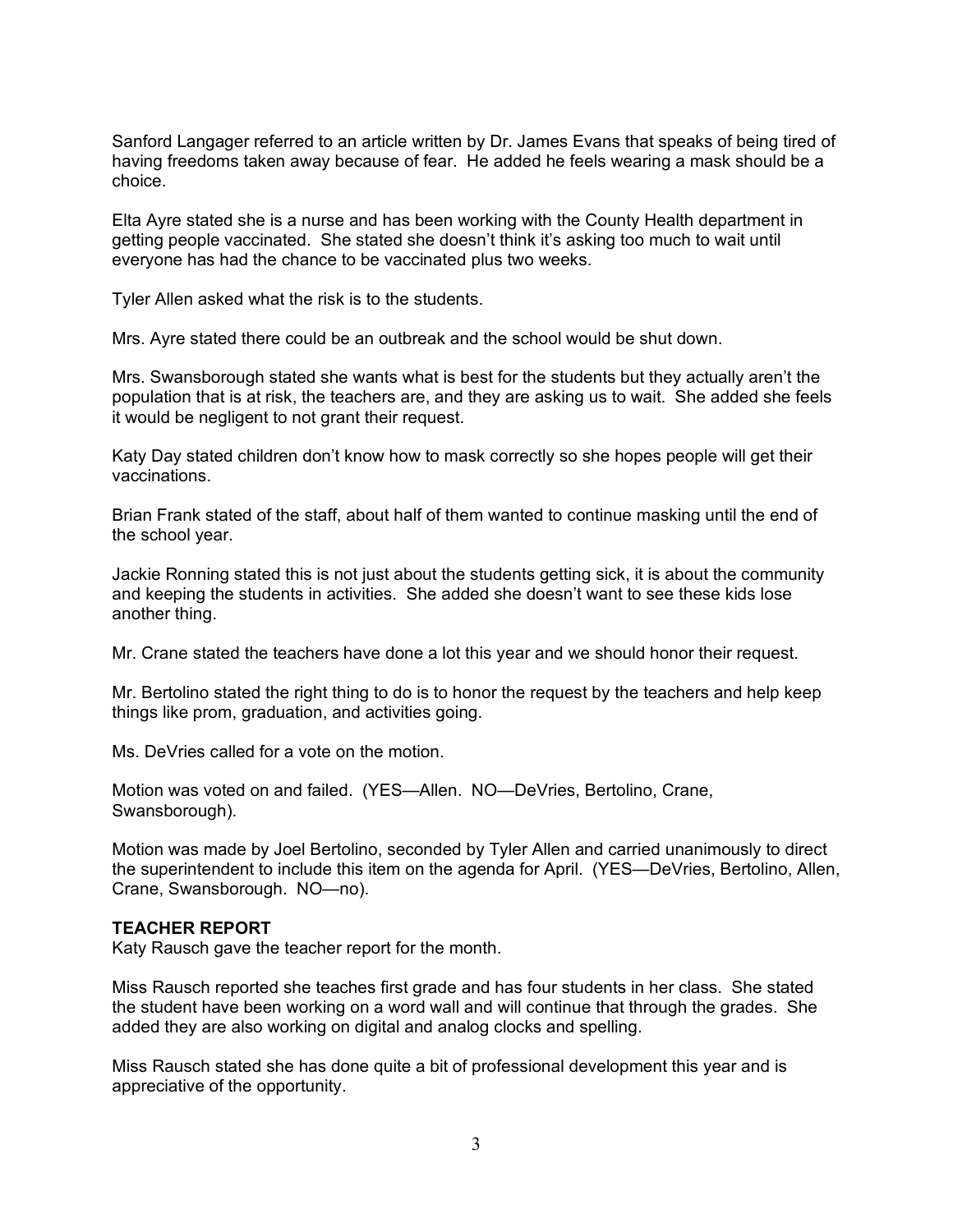Mr. Ator thanked Miss Rausch for joining us on such short notice.

## **NEW BUSINESS (continued)**

BOILER – NEW GYM SYSTEM – Mr. Ator stated the heater in the new gym goes out about twice a year and the furnace will need to be replaced at some point. He stated Covid money can be spent on improving ventilation and he did get one bid of about \$43,000 for a new boiler. He added he isn't asking for approval now or even for this summer but asked if he should get a couple of bids.

Mr. Ator was directed to pursue bids for the bathroom project and new gym boiler.

ADDITIONAL CLEANING MATERIALS – Mr. Ator reported the packet contains a quote from Hanson Chemical for some cleaning machines and supplies. He added this is just informational at the time as the materials would be purchased with Covid funds and those haven't been released yet.

BUDGET AMENDMENT PROCLAMATION - Mr. Ator stated the process to received additional state aid for increased enrollment contains several steps and the next step is to approve the Budget Amendment Proclamation included in the board packet (see attached).

Motion was made by Michelle Swansborough, seconded by Brandon Crane and carried unanimously to approve the Budget Amendment Proclamation as presented. (YES—DeVries, Bertolino, Allen, Crane, Swansborough. NO—none).

PROCUREMENT CARDS – Mr. Ator stated we are looking at the procurement card program through the Montana Association of School Business Officials to eliminate the need to use personal credit cards for district purchases. He added the first step in the program is the approval of a resolution by the board authorizing issuance of the cards.

Motion was made by Tyler Allen, seconded by Michelle Swansborough and carried unanimously to approve the Resolution Authorizing Issuance of Individual Procurement Cards as presented. (YES—DeVries, Bertolino, Allen, Crane, Swansborough. NO—none),

## **OLD BUSINESS**

LEVY RESOLUTION – Mr. Ator presented the levy resolution for permissive levies which needs to be published by the end of March for approval (see attached).

Motion was made by Joel Bertolino, seconded by Brandon Crane and carried unanimously to approve the levy resolution for permissive levies as presented. (YES—DeVries, Bertolino, Allen, Crane, Swansborough. NO—none).

POWERSCHOOL CONTRACT – Mr. Ator asked for approval of the bid from PowerSchool of \$3669.13 for our student data system. He added last month we discussed pursuing other programs but after discussion with the staff most affected by the potential change, decided it would be easier to stay with what we have.

Motion was made by Michelle Swansborough, seconded by Joel Bertolino and carried unanimously to approve the bid from PowerSchool in the amount of \$3669.13 for the student data system. (YES—DeVries, Bertolino, Allen, Crane, Swansborough. NO—none).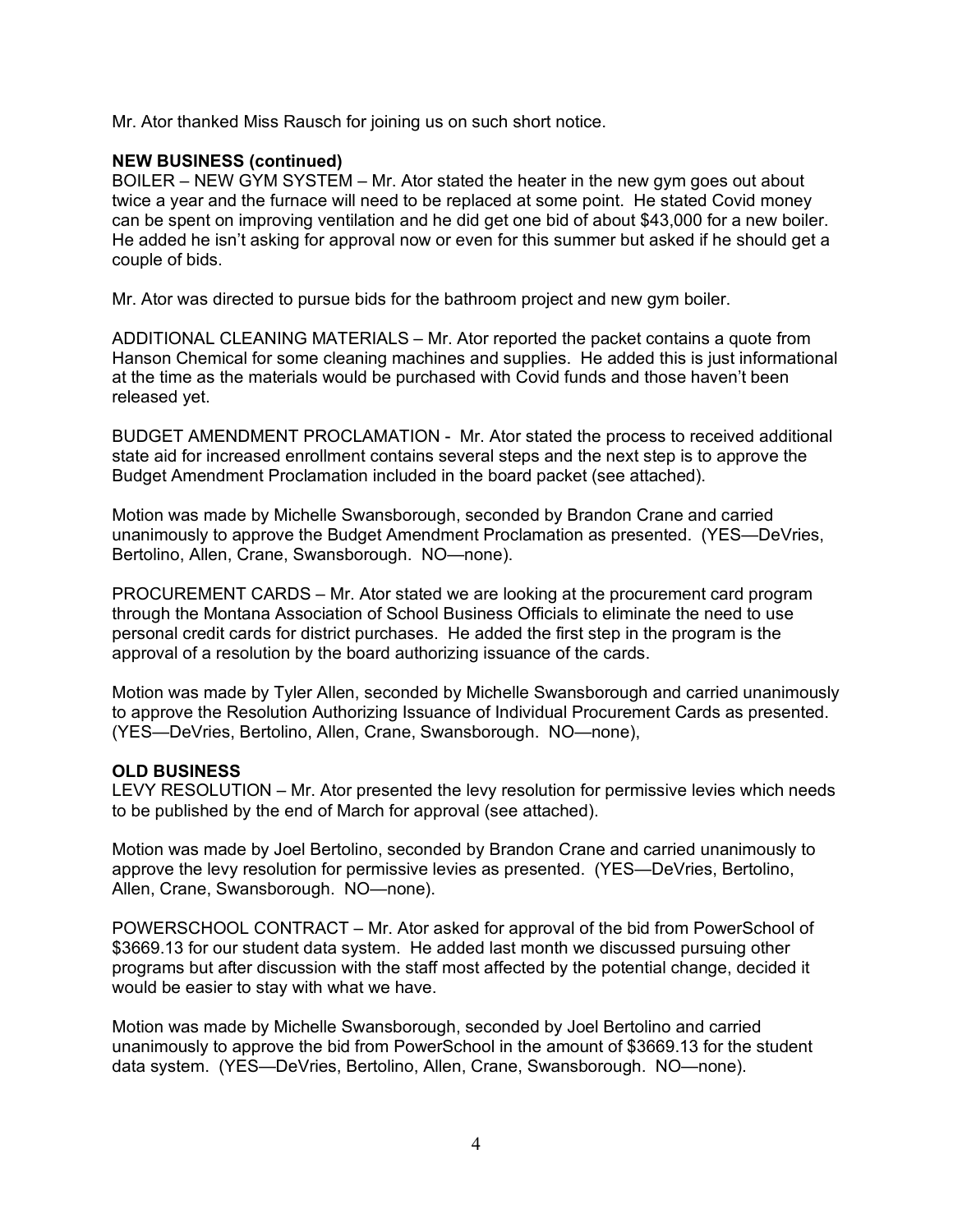## **SUPERINTENDENT'S REPORT**

ACTIVITIES UPDATE – Sarah Shoopman reported the following for activities:

- 1. High School Girls' Basketball team participated in the divisional tournament and ended their season with a 13-7 record. Three girls made All-Conference teams with Kenzie Pitts and Emma DeVries on the first team and Hailey Croft on the second.
- 2. Joe Allen made honorable mention for the boys' basketball All-Conference team.
- 3. Junior high boys' basketball is 11-5 for the season and will be playing in a triangular tournament on Saturday. National Honor Society will be doing a lunch and BPA will be selling concessions.
- 4. We are slowly getting information on high school and junior high track meets. At the high school level there are 11 girls and 8 boys participating.
- 5. BPA state conference will be a virtual event. The group is planning a bingo night for the community in April.
- 6. FFA state conference is coming up in April.
- 7. We will be hosting a high school volleyball tournament next fall.
- 8. Basketball and volleyball are all scheduled for next year.
- 9. Fromberg High School has requested the district basketball tournament use a nineteam bracket instead of play-in games. After discussion by the Athletic Directors group, the request was granted and Fromberg told to present some brackets.

MEETING DATES – Mr. Ator stated the next meeting is scheduled for April 21, 2021.

SUPERINTENDENT EVALUATION – Ms. DeVries called for an executive session at 7:40 p.m. stating the next item concerns an individual and it is her determination that the individual's right to privacy supersedes the merits of public disclosure.

Superintendent Evaluation was conducted.

Ms. DeVries returned the meeting to regular session at 9:00 p.m.

## **ADJOURNMENT**

Ms. DeVries called for adjournment at 9:00 p.m.

\_\_\_\_\_\_\_\_\_\_\_\_\_\_\_\_\_\_\_\_\_\_\_\_\_\_\_\_\_\_\_\_\_\_ \_\_\_\_\_\_\_\_\_\_\_\_\_\_\_\_\_\_\_\_\_\_\_\_\_\_ Board Chair **District Clerk**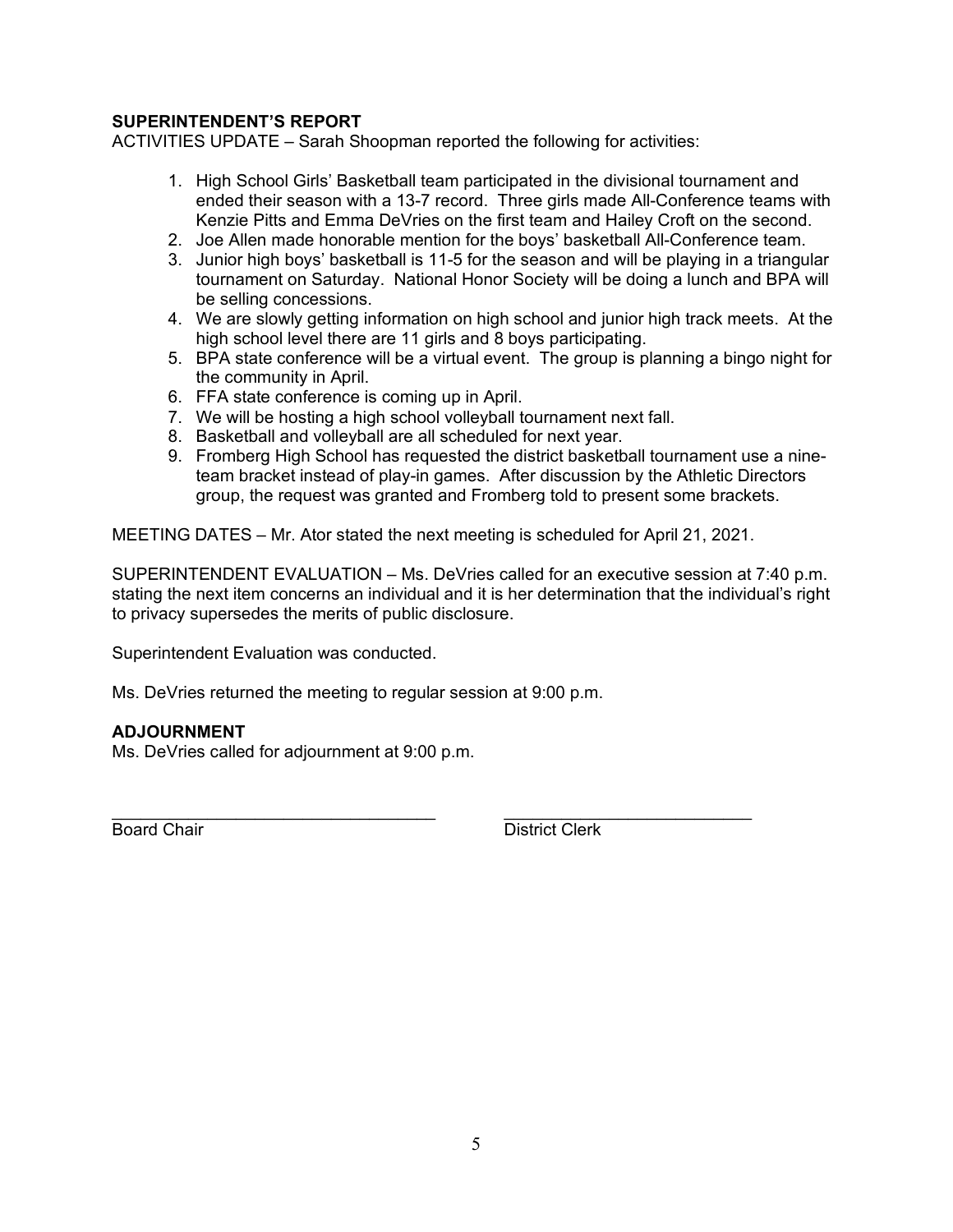## **BUDGET AMENDMENT PROCLAMATION ROBERTS SCHOOL DISTRICT #5 CARBON COUNTY**

At a regular meeting of the board of trustees of School District No. 5, Carbon County, Montana, held March 17, 2021, at 6:00 p.m. at the Roberts School Library, 106 E. Maple, Roberts, Montana, the following resolution was introduced:

WHEREAS, the trustees of School District No. 5, Carbon County, Montana, have made a determination that as a result of an unanticipated enrollment increase, the district's budget for the general fund does not provide sufficient financing to properly maintain and support the district for the entire current school fiscal year; and

WHEREAS, the trustees have determined that an amendment to the K-12 general fund budget in the amount of \$13,078.79 is necessary under the provision of Section 20-9-161(1), MCA; for the purpose of properly maintaining and supporting the district for the entire current school year and

WHEREAS, the anticipated source of financing the budget amendment expenditures shall be additional state assistance;

THEREFORE BE IT RESOLVED that the Board of Trustees of School District No. 5, Carbon County, Montana, proclaims a need for an amendment to the K-12 general fund budget for fiscal year 2021 in the amount of \$13,078.79 under Section 20-9-161(1), MCA, for the purpose identified above, and;

BE IT FURTHER RESOLVED that the Board of Trustees of School District No. 5, Carbon County, Montana, will meet at 6:00 p.m. at the Roberts School Library, 106 E. Maple, Roberts, Montana, on April 21, 2021 for the purpose of considering and adopting the budget amendment.